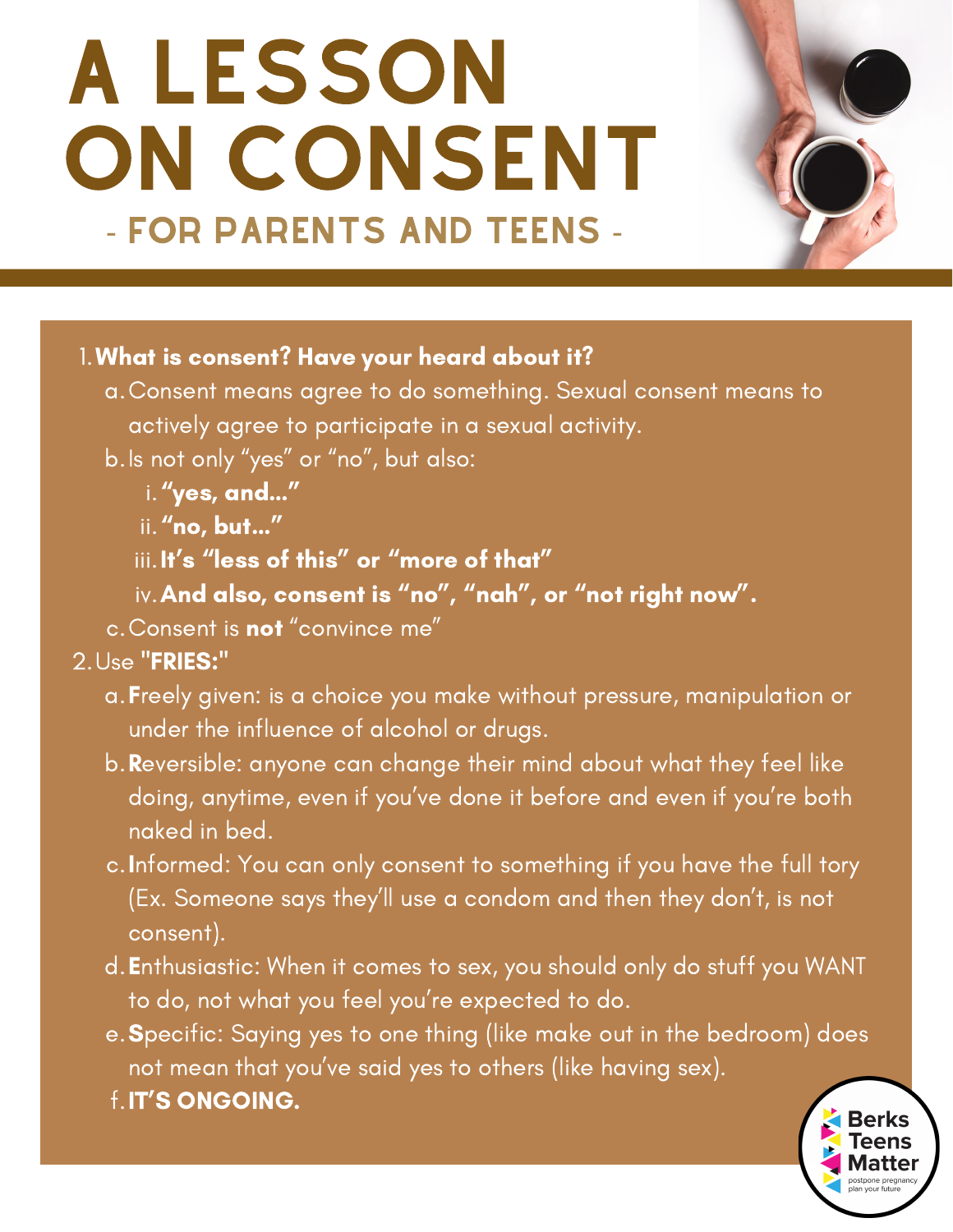# A LESSON ON CONSENT - FOR PARENTS AND TEENS -

#### Why is important?

- Respect for your and for the other person's boundaries
- Caring for the other person's well-being and desires
- Eliminates the entitlement of **owning** the other person
- Makes relationships better because of honesty
- Absence of consent equals sexual assault

#### What is sexual assault?

- When a person engages in sexual intercourse without the person's consent.
- Coerced or pressured to touch the genitals

#### consent is as simple as coffee

- 1. If you ask a person if they want coffee and that person says "Yes" enthusiastically (with their words and/or their gestures), they are consenting to have coffee.
- 2. If you bring coffee without asking, the person may or may not want coffee. But you assumed they want it. Not consent.
- 3. If you ask and the person said "No", you are not forcing them to drink the coffee, right? Not consent.
- 4.If you asked them if they wanted coffee and they said yes and you brew the coffee, add milk and sugar, and bring it back but the person is asleep or changed their mind, are you going to force them to drink coffee? Not Consent.
- 5. If the person is unconscious and you bring coffee, are they going to drink coffee? No. Not consent.

#### SO HOW DO WE ASK FOR consent? (Lesson)

- We just ask!
- "May I \_\_\_\_\_\_\_\_\_\_\_\_
- Touch ?
- Kiss<sup>?</sup>
- Are you into this?
- How are you feeling?
- What do you want me to do?
- Do you want this?
- Be mindful of the tone and physical response of the other person.

#### **Practice**

- 1.Use worksheet on next page. Each student will be given a piece of paper with a phrase.
- 2. They will be asked to choose whether that phrase means consent or not consent.
- At the end, we will 3. analyze the practice.

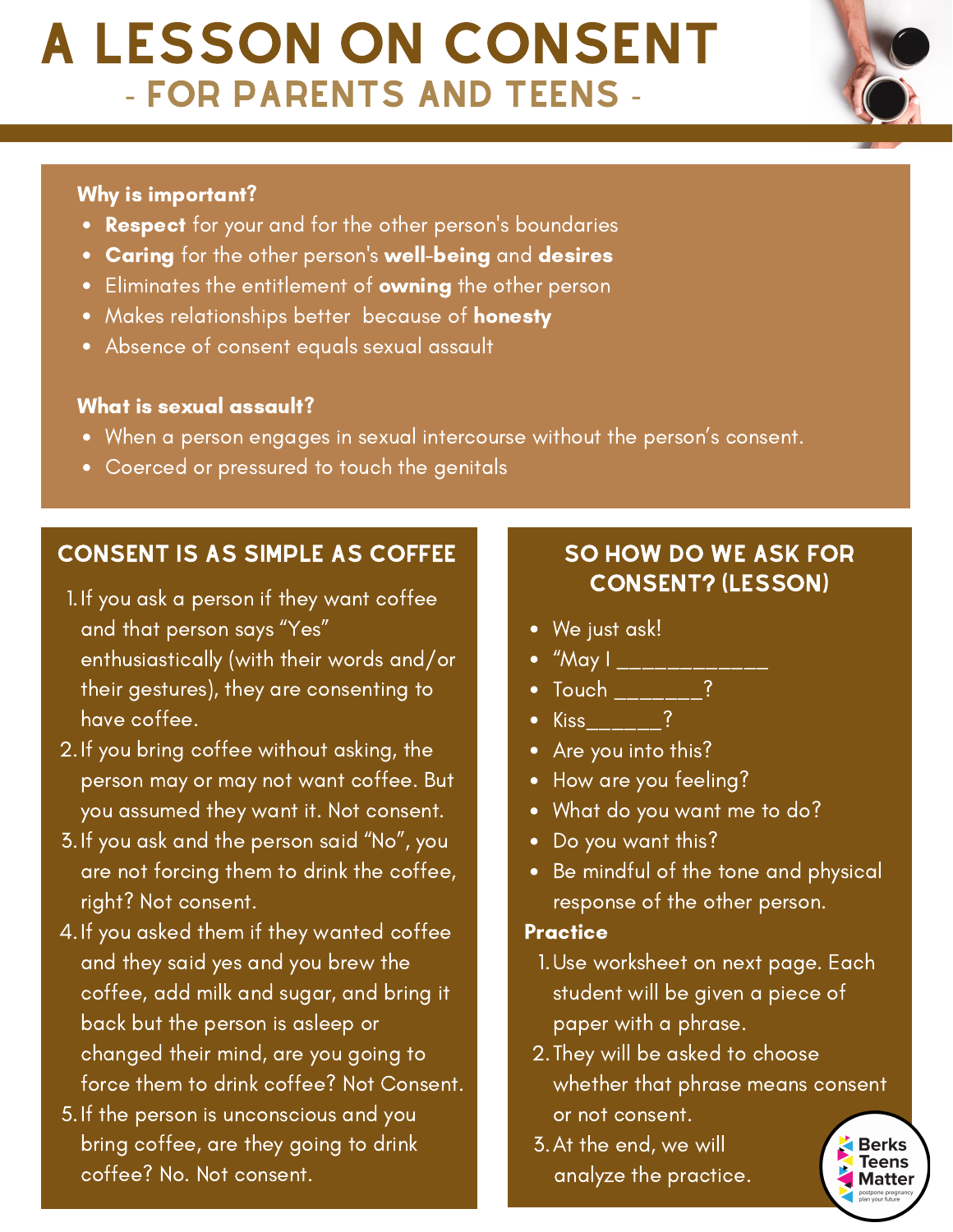## SEXUAL CONSENT VS NO SEXUAL CONSENT

Directions: Print or write these statements and discuss them after the lesson. You can come up with other statements too!